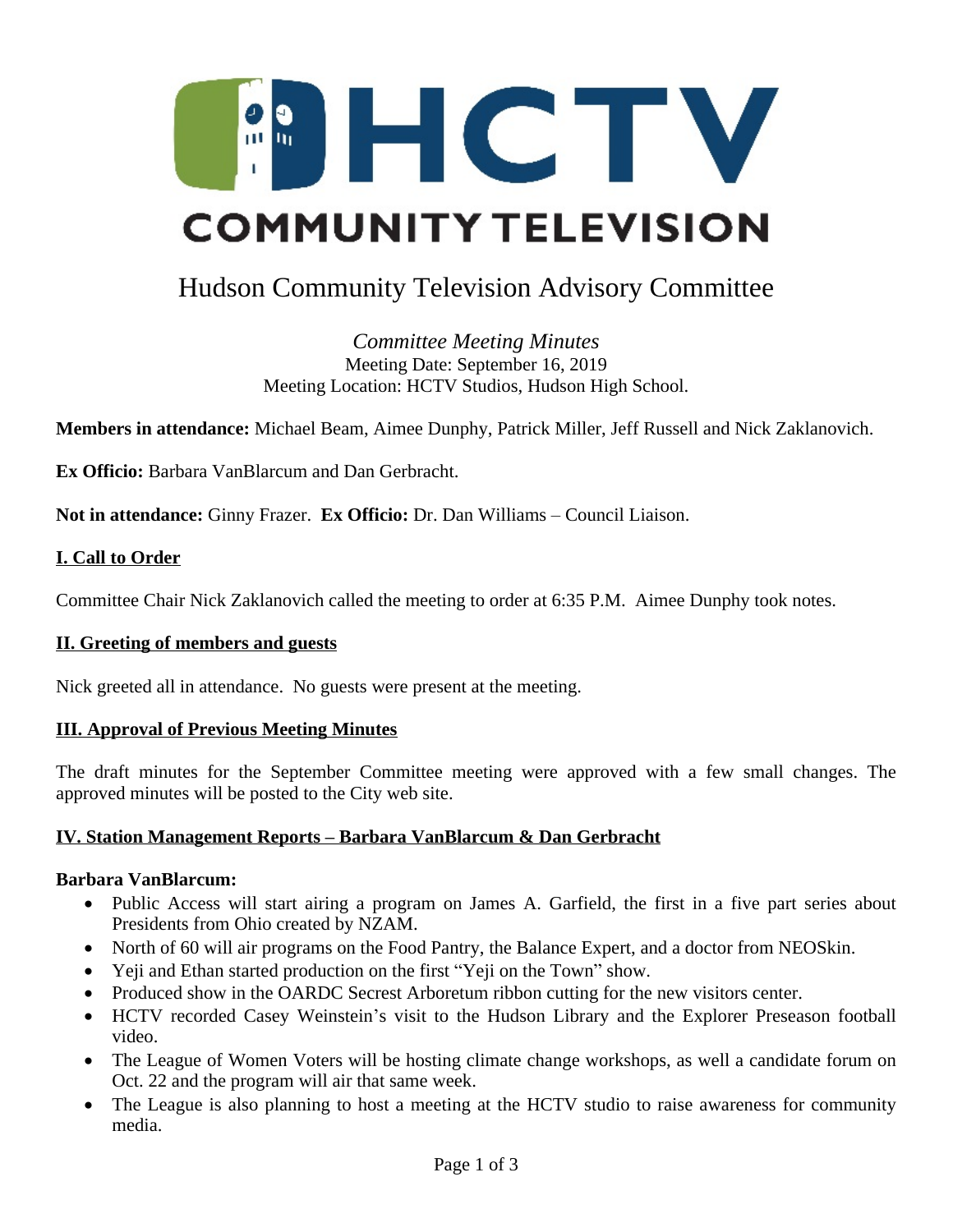## **Dan Gerbracht:**

- Shared weekly Vimeo stats spike on Monday due to Hudson Headlines, Sunday spike due to the football game.
- The City Manager will be on "Manager Minutes" every Friday.
- Proposal to wire new City Hall for sound.
- Purchased new equipment (editing 4K monitors, control room monitors, phone stabilization steady cam).
- Moved some equipment into empty room across the hall.
- Audio Technica helped fix Sony wireless microphone, while someone from Kent State helped fix green screen lighting.
- ACM meeting in Michigan in mid-Oct.
- Projected 2020 budget submitted, including \$8,000 for new editing computers.
- The City and the Chamber of Commerce are creating a restaurant passport program with 26 participating restaurants. HCTV is producing 1 min videos for the participating restaurants.

## **V. Friends of HCTV Update**

• No new updates.

## **VI. FCC Docket Order # 05-311 Update – All**

- No real news update (due to be implemented Sept. 27).
- Decision will be appealed.
- City is having discussions about a backup plan if franchise fees are taken away.
- Nick recommended that everyone band together to fight the FCC (10 similar operations in Ohio if HCTV wants to contact them.
- Aimee asked about timeline of Spectrum making a decision. Barb reported that Spectrum will have to give notification of decision, but that decision can be made at any time once decision goes into effect.

### **VII. Nomination of Chair and Vice Chair - All**

- Jeff mentioned that he spoke with Nick, and although Nick would prefer not to be Chair again, he is not completely opposed to it.
- Jeff immediately nominated Nick. Nick agreed to the nomination, unless someone wanted a change.
- Jeff officially nominated Nick to Chair the Committee, Michael seconded. All were in favor.
- Michael nominated Aimee for Vice Chair. Nick seconded. All were in favor.

## **VIII. New Access Program Ideas, Previous Meeting Follow Up & Once Around – All**

- Jeff mentioned that a two camera shoot for the football game was a lot of pressure.
- Patrick asked about HCTV making a band video, separate from the football video. Dan mentioned that the HHS Band makes their own videos, but he would look into posting the Band videos on the station's Vimeo page. Barb mentioned it possibly could be used as filler on the HCTV channel.

## **IX. Adjournment**